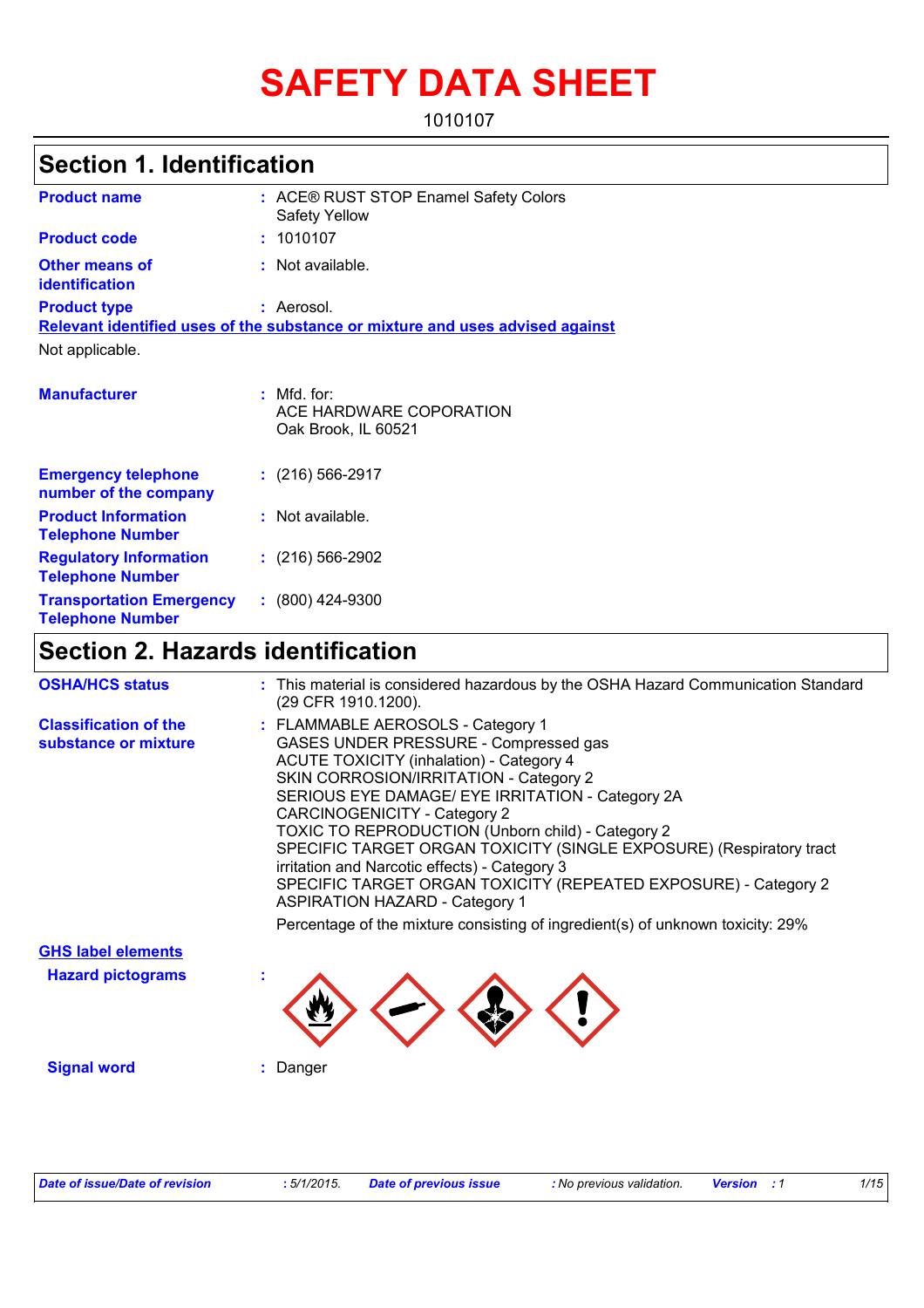# **Section 2. Hazards identification**

| <b>Hazard statements</b>                   | : Extremely flammable aerosol.<br>Contains gas under pressure; may explode if heated.<br>Harmful if inhaled.<br>Causes serious eye irritation.<br>Causes skin irritation.<br>Suspected of damaging the unborn child.<br>Suspected of causing cancer.<br>May be fatal if swallowed and enters airways.<br>May cause respiratory irritation.<br>May cause drowsiness and dizziness.<br>May cause damage to organs through prolonged or repeated exposure.                                                                                                                                                                                                                                                                                 |
|--------------------------------------------|-----------------------------------------------------------------------------------------------------------------------------------------------------------------------------------------------------------------------------------------------------------------------------------------------------------------------------------------------------------------------------------------------------------------------------------------------------------------------------------------------------------------------------------------------------------------------------------------------------------------------------------------------------------------------------------------------------------------------------------------|
| <b>Precautionary statements</b>            |                                                                                                                                                                                                                                                                                                                                                                                                                                                                                                                                                                                                                                                                                                                                         |
| <b>General</b>                             | : Read label before use. Keep out of reach of children. If medical advice is needed, have<br>product container or label at hand.                                                                                                                                                                                                                                                                                                                                                                                                                                                                                                                                                                                                        |
| <b>Prevention</b>                          | : Obtain special instructions before use. Do not handle until all safety precautions have<br>been read and understood. Use personal protective equipment as required. Wear<br>protective gloves. Wear eye or face protection. Keep away from heat, hot surfaces,<br>sparks, open flames and other ignition sources. No smoking. Pressurized container: Do<br>not pierce or burn, even after use. Do not spray on an open flame or other ignition<br>source. Use only outdoors or in a well-ventilated area. Do not breathe dust or mist.<br>Wash hands thoroughly after handling.                                                                                                                                                       |
| <b>Response</b>                            | : Get medical attention if you feel unwell. IF exposed or concerned: Get medical<br>attention. IF INHALED: Remove victim to fresh air and keep at rest in a position<br>comfortable for breathing. Call a POISON CENTER or physician if you feel unwell. IF<br>SWALLOWED: Immediately call a POISON CENTER or physician. Do NOT induce<br>vomiting. IF ON SKIN: Wash with plenty of soap and water. Take off contaminated<br>clothing. Wash contaminated clothing before reuse. If skin irritation occurs: Get<br>medical attention. IF IN EYES: Rinse cautiously with water for several minutes.<br>Remove contact lenses, if present and easy to do. Continue rinsing. If eye irritation<br>persists: Get medical attention.          |
| <b>Storage</b>                             | : Store locked up. Protect from sunlight. Do not expose to temperatures exceeding 50<br>°C/122 °F. Store in a well-ventilated place.                                                                                                                                                                                                                                                                                                                                                                                                                                                                                                                                                                                                    |
| <b>Disposal</b>                            | Dispose of contents and container in accordance with all local, regional, national and<br>international regulations.                                                                                                                                                                                                                                                                                                                                                                                                                                                                                                                                                                                                                    |
| <b>Supplemental label</b><br>elements      | DANGER: Rags, steel wool, other waste soaked with this product, and sanding residue<br>may spontaneously catch fire if improperly discarded. Immediately place rags, steel<br>wool, other waste soaked with this product, and sanding residue in a sealed, water-filled,<br>metal container. Dispose of in accordance with local fire regulations. DELAYED<br>EFFECTS FROM LONG TERM OVEREXPOSURE. Contains solvents which can cause<br>permanent brain and nervous system damage. Intentional misuse by deliberately<br>concentrating and inhaling the contents can be harmful or fatal. WARNING: This<br>product contains chemicals known to the State of California to cause cancer and birth<br>defects or other reproductive harm. |
|                                            | Please refer to the SDS for additional information. Keep upright in a cool, dry place. Do<br>not discard empty can in trash compactor.                                                                                                                                                                                                                                                                                                                                                                                                                                                                                                                                                                                                  |
| <b>Hazards not otherwise</b><br>classified | : None known.                                                                                                                                                                                                                                                                                                                                                                                                                                                                                                                                                                                                                                                                                                                           |

# **Section 3. Composition/information on ingredients**

| Substance/mixture                       | : Mixture        |
|-----------------------------------------|------------------|
| <b>Other means of</b><br>identification | : Not available. |

#### **CAS number/other identifiers**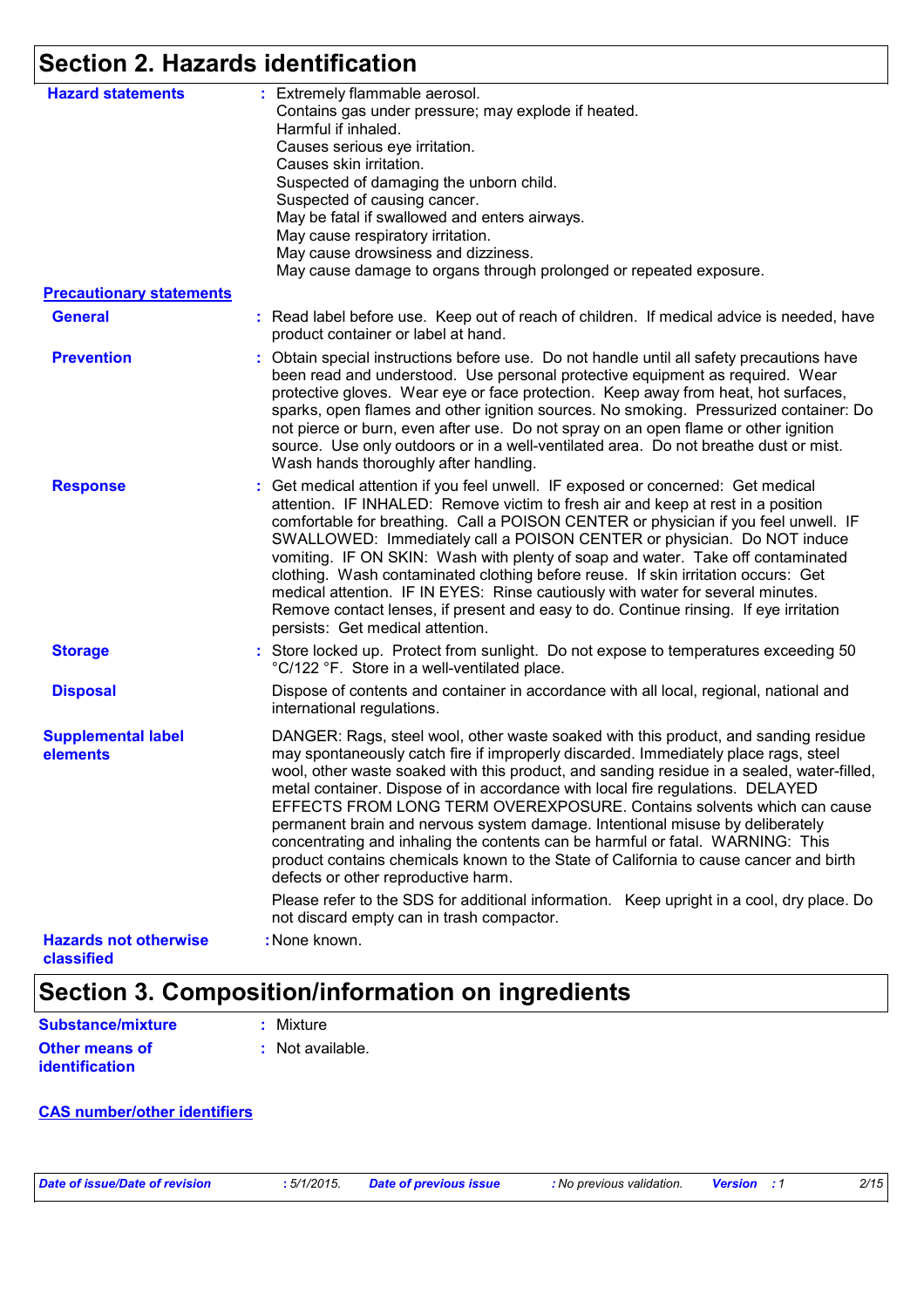## **Section 3. Composition/information on ingredients**

| <b>Ingredient name</b>            | % by weight | <b>CAS number</b> |
|-----------------------------------|-------------|-------------------|
| Acetone                           | 25.0        | 67-64-1           |
| Propane                           | 13.8        | 74-98-6           |
| <b>Butane</b>                     | 13.2        | 106-97-8          |
| Lt. Aliphatic Hydrocarbon Solvent | 11.2        | 64742-89-8        |
| Xylene                            | 9.4         | 1330-20-7         |
| n-Butyl Acetate                   | 8.0         | 123-86-4          |
| Titanium Dioxide                  | 2.2         | 13463-67-7        |
| Ethylbenzene                      | 1.7         | 100-41-4          |
| <b>Toluene</b>                    | 0.2         | 108-88-3          |

**There are no additional ingredients present which, within the current knowledge of the supplier and in the concentrations applicable, are classified as hazardous to health or the environment and hence require reporting in this section.**

**Occupational exposure limits, if available, are listed in Section 8.**

### **Section 4. First aid measures**

| <b>Description of necessary first aid measures</b> |                                                                                                                                                                                                                                                                                                                                                                                                                                                                                                                                                                                                                                                                                                                                                                                                                                                                                                                |  |  |
|----------------------------------------------------|----------------------------------------------------------------------------------------------------------------------------------------------------------------------------------------------------------------------------------------------------------------------------------------------------------------------------------------------------------------------------------------------------------------------------------------------------------------------------------------------------------------------------------------------------------------------------------------------------------------------------------------------------------------------------------------------------------------------------------------------------------------------------------------------------------------------------------------------------------------------------------------------------------------|--|--|
| <b>Eye contact</b>                                 | : Immediately flush eyes with plenty of water, occasionally lifting the upper and lower<br>eyelids. Check for and remove any contact lenses. Continue to rinse for at least 10<br>minutes. Get medical attention.                                                                                                                                                                                                                                                                                                                                                                                                                                                                                                                                                                                                                                                                                              |  |  |
| <b>Inhalation</b>                                  | : Remove victim to fresh air and keep at rest in a position comfortable for breathing. If it<br>is suspected that fumes are still present, the rescuer should wear an appropriate mask<br>or self-contained breathing apparatus. If not breathing, if breathing is irregular or if<br>respiratory arrest occurs, provide artificial respiration or oxygen by trained personnel. It<br>may be dangerous to the person providing aid to give mouth-to-mouth resuscitation.<br>Get medical attention. If necessary, call a poison center or physician. If unconscious,<br>place in recovery position and get medical attention immediately. Maintain an open<br>airway. Loosen tight clothing such as a collar, tie, belt or waistband. In case of<br>inhalation of decomposition products in a fire, symptoms may be delayed. The exposed<br>person may need to be kept under medical surveillance for 48 hours. |  |  |
| <b>Skin contact</b>                                | : Flush contaminated skin with plenty of water. Remove contaminated clothing and<br>shoes. Continue to rinse for at least 10 minutes. Get medical attention. Wash clothing<br>before reuse. Clean shoes thoroughly before reuse.                                                                                                                                                                                                                                                                                                                                                                                                                                                                                                                                                                                                                                                                               |  |  |
| <b>Ingestion</b>                                   | : Get medical attention immediately. Call a poison center or physician. Wash out mouth<br>with water. Remove dentures if any. Remove victim to fresh air and keep at rest in a<br>position comfortable for breathing. If material has been swallowed and the exposed<br>person is conscious, give small quantities of water to drink. Stop if the exposed person<br>feels sick as vomiting may be dangerous. Aspiration hazard if swallowed. Can enter<br>lungs and cause damage. Do not induce vomiting. If vomiting occurs, the head should<br>be kept low so that vomit does not enter the lungs. Never give anything by mouth to an<br>unconscious person. If unconscious, place in recovery position and get medical<br>attention immediately. Maintain an open airway. Loosen tight clothing such as a collar,<br>tie, belt or waistband.                                                                |  |  |

#### **Most important symptoms/effects, acute and delayed**

| <b>Potential acute health effects</b> |                                                                                                                                                                                                                                                                          |
|---------------------------------------|--------------------------------------------------------------------------------------------------------------------------------------------------------------------------------------------------------------------------------------------------------------------------|
| Eye contact                           | : Causes serious eye irritation.                                                                                                                                                                                                                                         |
| <b>Inhalation</b>                     | : Harmful if inhaled. Can cause central nervous system (CNS) depression. May cause<br>drowsiness and dizziness. May cause respiratory irritation. Exposure to decomposition<br>products may cause a health hazard. Serious effects may be delayed following<br>exposure. |
| <b>Skin contact</b>                   | : Causes skin irritation.                                                                                                                                                                                                                                                |
| <b>Ingestion</b>                      | : Can cause central nervous system (CNS) depression. May be fatal if swallowed and<br>enters airways. Irritating to mouth, throat and stomach.                                                                                                                           |
| <b>Over-exposure signs/symptoms</b>   |                                                                                                                                                                                                                                                                          |
| Date of issue/Date of revision        | 3/15<br>: No previous validation.<br>:5/1/2015.<br><b>Date of previous issue</b><br><b>Version</b> : 1                                                                                                                                                                   |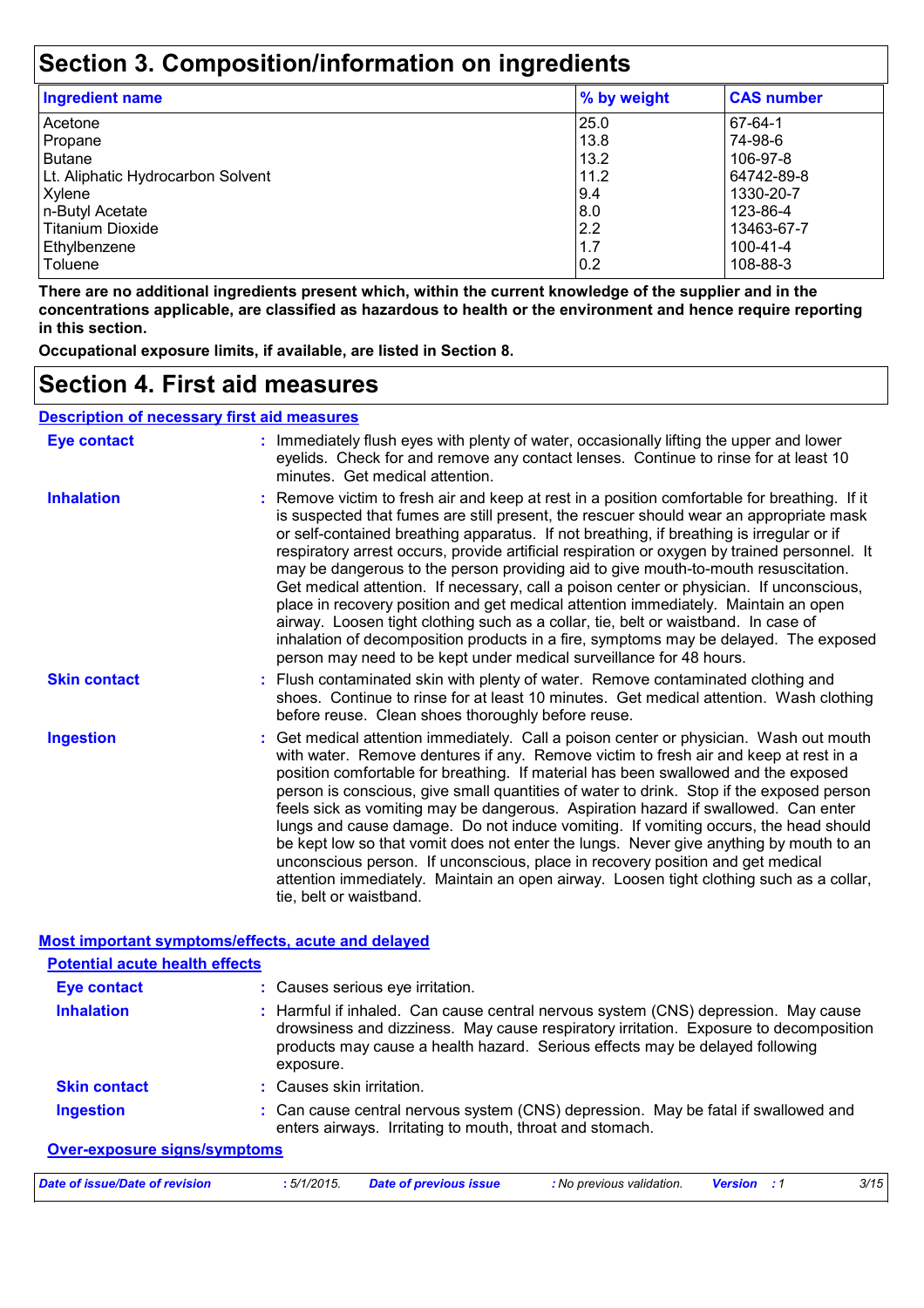## **Section 4. First aid measures**

| <b>Eye contact</b>         | : Adverse symptoms may include the following:<br>pain or irritation<br>watering<br>redness                                                                                                                                                                              |
|----------------------------|-------------------------------------------------------------------------------------------------------------------------------------------------------------------------------------------------------------------------------------------------------------------------|
| <b>Inhalation</b>          | : Adverse symptoms may include the following:<br>respiratory tract irritation<br>coughing<br>nausea or vomiting<br>headache<br>drowsiness/fatigue<br>dizziness/vertigo<br>unconsciousness<br>reduced fetal weight<br>increase in fetal deaths<br>skeletal malformations |
| <b>Skin contact</b>        | : Adverse symptoms may include the following:<br>irritation<br>redness<br>reduced fetal weight<br>increase in fetal deaths<br>skeletal malformations                                                                                                                    |
| <b>Ingestion</b>           | Adverse symptoms may include the following:<br>nausea or vomiting<br>reduced fetal weight<br>increase in fetal deaths<br>skeletal malformations                                                                                                                         |
|                            | <u>Indication of immediate medical attention and special treatment needed, if necessary</u>                                                                                                                                                                             |
| <b>Notes to physician</b>  | : In case of inhalation of decomposition products in a fire, symptoms may be delayed.<br>The exposed person may need to be kept under medical surveillance for 48 hours.                                                                                                |
| <b>Specific treatments</b> | : No specific treatment.                                                                                                                                                                                                                                                |
|                            |                                                                                                                                                                                                                                                                         |

**Protection of first-aiders** : No action shall be taken involving any personal risk or without suitable training. If it is suspected that fumes are still present, the rescuer should wear an appropriate mask or self-contained breathing apparatus. It may be dangerous to the person providing aid to give mouth-to-mouth resuscitation.

**See toxicological information (Section 11)**

### **Section 5. Fire-fighting measures**

| <b>Extinguishing media</b>                           |                                                                                                                                                                                                                                                                                                                                                                                                                                                       |
|------------------------------------------------------|-------------------------------------------------------------------------------------------------------------------------------------------------------------------------------------------------------------------------------------------------------------------------------------------------------------------------------------------------------------------------------------------------------------------------------------------------------|
| <b>Suitable extinguishing</b><br>media               | : Use an extinguishing agent suitable for the surrounding fire.                                                                                                                                                                                                                                                                                                                                                                                       |
| <b>Unsuitable extinguishing</b><br>media             | : None known.                                                                                                                                                                                                                                                                                                                                                                                                                                         |
| <b>Specific hazards arising</b><br>from the chemical | : Extremely flammable aerosol. In a fire or if heated, a pressure increase will occur and<br>the container may burst, with the risk of a subsequent explosion. Gas may accumulate<br>in low or confined areas or travel a considerable distance to a source of ignition and<br>flash back, causing fire or explosion. Bursting aerosol containers may be propelled from<br>a fire at high speed. Runoff to sewer may create fire or explosion hazard. |
| <b>Hazardous thermal</b><br>decomposition products   | Decomposition products may include the following materials:<br>carbon dioxide<br>carbon monoxide<br>nitrogen oxides<br>halogenated compounds<br>metal oxide/oxides                                                                                                                                                                                                                                                                                    |
| <b>Date of issue/Date of revision</b>                | :5/1/2015.<br><b>Date of previous issue</b><br>4/15<br>: No previous validation.<br><b>Version</b><br>- : 1                                                                                                                                                                                                                                                                                                                                           |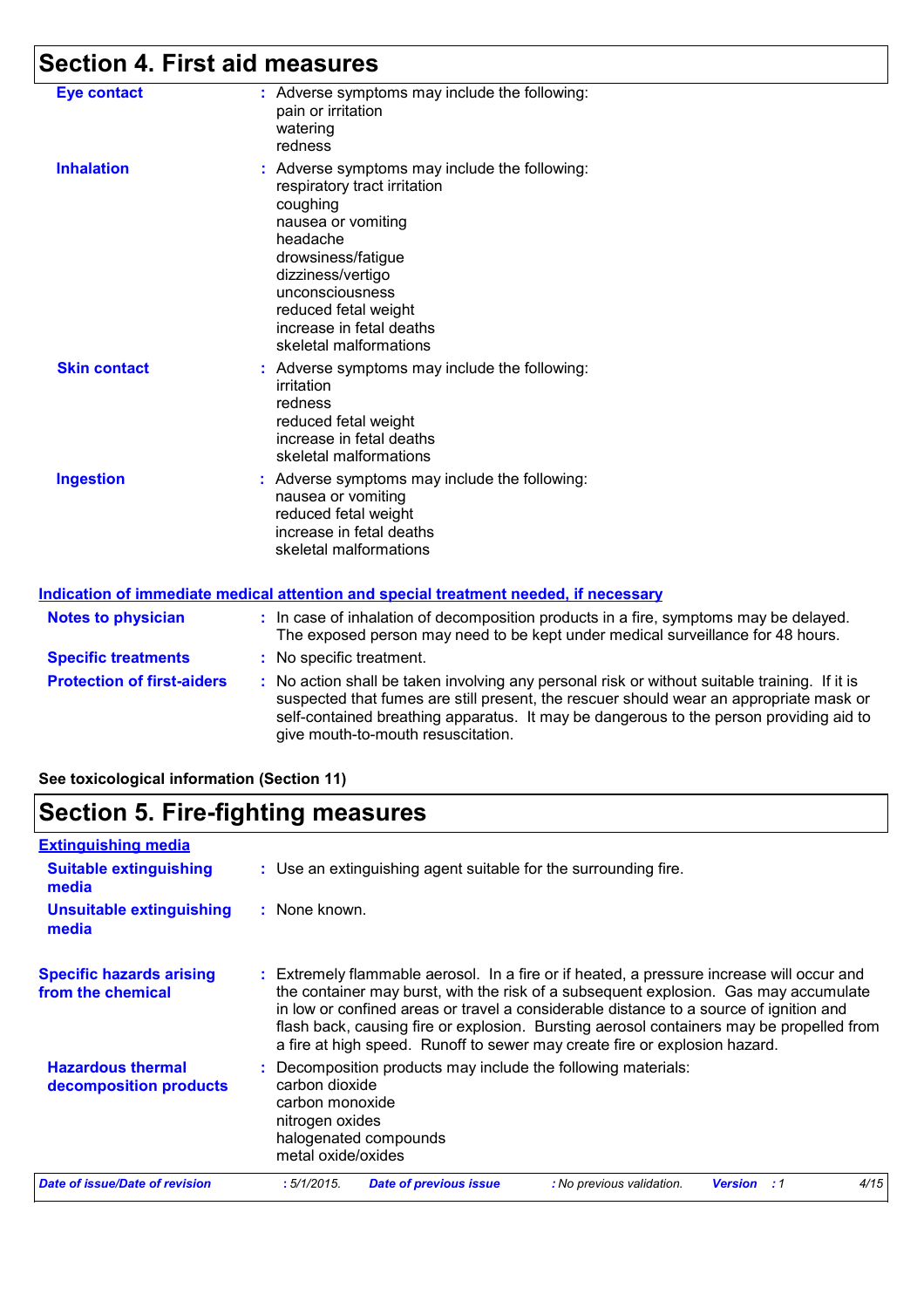## **Section 5. Fire-fighting measures**

| <b>Special protective actions</b><br>for fire-fighters   | : Promptly isolate the scene by removing all persons from the vicinity of the incident if<br>there is a fire. No action shall be taken involving any personal risk or without suitable<br>training. Move containers from fire area if this can be done without risk. Use water<br>spray to keep fire-exposed containers cool. |
|----------------------------------------------------------|-------------------------------------------------------------------------------------------------------------------------------------------------------------------------------------------------------------------------------------------------------------------------------------------------------------------------------|
| <b>Special protective</b><br>equipment for fire-fighters | : Fire-fighters should wear appropriate protective equipment and self-contained breathing<br>apparatus (SCBA) with a full face-piece operated in positive pressure mode.                                                                                                                                                      |

### **Section 6. Accidental release measures**

|                                                       | <b>Personal precautions, protective equipment and emergency procedures</b>                                                                                                                                                                                                                                                                                                                                                                                                                                                                                                                                                                                                                                                                                                       |
|-------------------------------------------------------|----------------------------------------------------------------------------------------------------------------------------------------------------------------------------------------------------------------------------------------------------------------------------------------------------------------------------------------------------------------------------------------------------------------------------------------------------------------------------------------------------------------------------------------------------------------------------------------------------------------------------------------------------------------------------------------------------------------------------------------------------------------------------------|
| For non-emergency<br>personnel                        | : No action shall be taken involving any personal risk or without suitable training.<br>Evacuate surrounding areas. Keep unnecessary and unprotected personnel from<br>entering. In the case of aerosols being ruptured, care should be taken due to the rapid<br>escape of the pressurized contents and propellant. If a large number of containers are<br>ruptured, treat as a bulk material spillage according to the instructions in the clean-up<br>section. Do not touch or walk through spilled material. Shut off all ignition sources. No<br>flares, smoking or flames in hazard area. Avoid breathing vapor or mist. Provide<br>adequate ventilation. Wear appropriate respirator when ventilation is inadequate. Put<br>on appropriate personal protective equipment. |
| For emergency responders                              | : If specialised clothing is required to deal with the spillage, take note of any information in<br>Section 8 on suitable and unsuitable materials. See also the information in "For non-<br>emergency personnel".                                                                                                                                                                                                                                                                                                                                                                                                                                                                                                                                                               |
| <b>Environmental precautions</b>                      | : Avoid dispersal of spilled material and runoff and contact with soil, waterways, drains<br>and sewers. Inform the relevant authorities if the product has caused environmental<br>pollution (sewers, waterways, soil or air).                                                                                                                                                                                                                                                                                                                                                                                                                                                                                                                                                  |
| Methods and materials for containment and cleaning up |                                                                                                                                                                                                                                                                                                                                                                                                                                                                                                                                                                                                                                                                                                                                                                                  |
| <b>Small spill</b>                                    | : Stop leak if without risk. Move containers from spill area. Use spark-proof tools and<br>explosion-proof equipment. Dilute with water and mop up if water-soluble. Alternatively,<br>or if water-insoluble, absorb with an inert dry material and place in an appropriate waste<br>disposal container. Dispose of via a licensed waste disposal contractor.                                                                                                                                                                                                                                                                                                                                                                                                                    |
| <b>Large spill</b>                                    | : Stop leak if without risk. Move containers from spill area. Use spark-proof tools and<br>explosion-proof equipment. Approach release from upwind. Prevent entry into sewers,<br>water courses, basements or confined areas. Wash spillages into an effluent treatment<br>plant or proceed as follows. Contain and collect spillage with non-combustible,<br>absorbent material e.g. sand, earth, vermiculite or diatomaceous earth and place in<br>container for disposal according to local regulations (see Section 13). Dispose of via a                                                                                                                                                                                                                                    |

## **Section 7. Handling and storage**

#### **Precautions for safe handling**

| container: protect from sunlight and do not expose to temperatures exceeding 50°C. Do<br>not pierce or burn, even after use. Avoid exposure - obtain special instructions before<br>use. Avoid exposure during pregnancy. Do not handle until all safety precautions have<br>been read and understood. Do not get in eyes or on skin or clothing. Do not breathe<br>vapor or mist. Do not swallow. Avoid breathing gas. Use only with adequate ventilation.<br>Wear appropriate respirator when ventilation is inadequate. Store and use away from<br>heat, sparks, open flame or any other ignition source. Use explosion-proof electrical<br>(ventilating, lighting and material handling) equipment. Use only non-sparking tools.<br>Empty containers retain product residue and can be hazardous. |  |
|-------------------------------------------------------------------------------------------------------------------------------------------------------------------------------------------------------------------------------------------------------------------------------------------------------------------------------------------------------------------------------------------------------------------------------------------------------------------------------------------------------------------------------------------------------------------------------------------------------------------------------------------------------------------------------------------------------------------------------------------------------------------------------------------------------|--|
|-------------------------------------------------------------------------------------------------------------------------------------------------------------------------------------------------------------------------------------------------------------------------------------------------------------------------------------------------------------------------------------------------------------------------------------------------------------------------------------------------------------------------------------------------------------------------------------------------------------------------------------------------------------------------------------------------------------------------------------------------------------------------------------------------------|--|

information and Section 13 for waste disposal.

licensed waste disposal contractor. Contaminated absorbent material may pose the same hazard as the spilled product. Note: see Section 1 for emergency contact

| Date of issue/Date of revision<br>: 5/1/2015. | <b>Date of previous issue</b> |  | : No previous validation. | <b>Version</b> : 1 |  | 5/15 |
|-----------------------------------------------|-------------------------------|--|---------------------------|--------------------|--|------|
|-----------------------------------------------|-------------------------------|--|---------------------------|--------------------|--|------|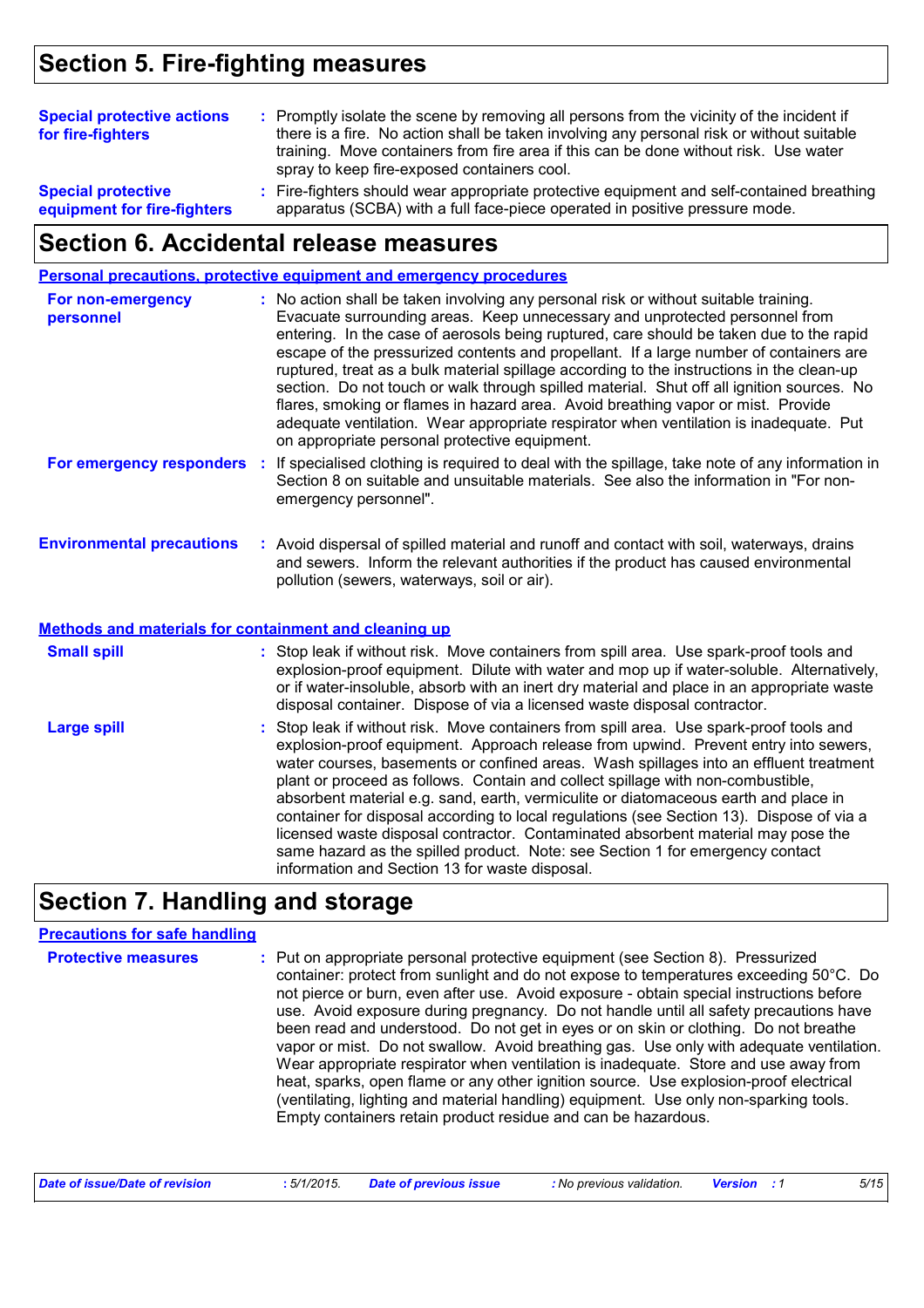# **Section 7. Handling and storage**

| <b>Advice on general</b><br>occupational hygiene                                 | : Eating, drinking and smoking should be prohibited in areas where this material is<br>handled, stored and processed. Workers should wash hands and face before eating,<br>drinking and smoking. Remove contaminated clothing and protective equipment before<br>entering eating areas. See also Section 8 for additional information on hygiene<br>measures. |  |
|----------------------------------------------------------------------------------|---------------------------------------------------------------------------------------------------------------------------------------------------------------------------------------------------------------------------------------------------------------------------------------------------------------------------------------------------------------|--|
| <b>Conditions for safe storage,</b><br>including any<br><b>incompatibilities</b> | Store in accordance with local regulations. Store away from direct sunlight in a dry, cool<br>and well-ventilated area, away from incompatible materials (see Section 10) and food<br>and drink. Protect from sunlight. Store locked up. Eliminate all ignition sources. Use<br>appropriate containment to avoid environmental contamination.                 |  |

## **Section 8. Exposure controls/personal protection**

#### **Control parameters**

#### **Occupational exposure limits**

| <b>Ingredient name</b>         |            |                               | <b>Exposure limits</b>                                  |
|--------------------------------|------------|-------------------------------|---------------------------------------------------------|
| Acetone                        |            |                               | ACGIH TLV (United States, 4/2014).                      |
|                                |            |                               | TWA: 500 ppm 8 hours.                                   |
|                                |            |                               | TWA: 1188 mg/m <sup>3</sup> 8 hours.                    |
|                                |            |                               | STEL: 750 ppm 15 minutes.                               |
|                                |            |                               | STEL: 1782 mg/m <sup>3</sup> 15 minutes.                |
|                                |            |                               | NIOSH REL (United States, 10/2013).                     |
|                                |            |                               | TWA: 250 ppm 10 hours.                                  |
|                                |            |                               | TWA: 590 mg/m <sup>3</sup> 10 hours.                    |
|                                |            |                               | OSHA PEL (United States, 2/2013).                       |
|                                |            |                               | TWA: 1000 ppm 8 hours.                                  |
|                                |            |                               | TWA: 2400 mg/m <sup>3</sup> 8 hours.                    |
| Propane                        |            |                               | NIOSH REL (United States, 10/2013).                     |
|                                |            |                               | TWA: 1000 ppm 10 hours.                                 |
|                                |            |                               | TWA: 1800 mg/m <sup>3</sup> 10 hours.                   |
|                                |            |                               | OSHA PEL (United States, 2/2013).                       |
|                                |            |                               | TWA: 1000 ppm 8 hours.                                  |
|                                |            |                               | TWA: 1800 mg/m <sup>3</sup> 8 hours.                    |
| <b>Butane</b>                  |            |                               | NIOSH REL (United States, 10/2013).                     |
|                                |            |                               | TWA: 800 ppm 10 hours.                                  |
|                                |            |                               | TWA: 1900 mg/m <sup>3</sup> 10 hours.                   |
|                                |            |                               | ACGIH TLV (United States, 4/2014).                      |
|                                |            |                               | STEL: 1000 ppm 15 minutes.                              |
| Xylene                         |            |                               | ACGIH TLV (United States, 4/2014).                      |
|                                |            |                               | TWA: 100 ppm 8 hours.                                   |
|                                |            |                               | TWA: 434 mg/m <sup>3</sup> 8 hours.                     |
|                                |            |                               | STEL: 150 ppm 15 minutes.                               |
|                                |            |                               | STEL: 651 mg/m <sup>3</sup> 15 minutes.                 |
|                                |            |                               | OSHA PEL (United States, 2/2013).                       |
|                                |            |                               | TWA: 100 ppm 8 hours.                                   |
|                                |            |                               | TWA: $435 \text{ mg/m}^3$ 8 hours.                      |
| n-Butyl Acetate                |            |                               | <b>ACGIH TLV (United States, 4/2014).</b>               |
|                                |            |                               | TWA: 150 ppm 8 hours.                                   |
|                                |            |                               | STEL: 200 ppm 15 minutes.                               |
|                                |            |                               | NIOSH REL (United States, 10/2013).                     |
|                                |            |                               | TWA: 150 ppm 10 hours.                                  |
|                                |            |                               | TWA: 710 mg/m <sup>3</sup> 10 hours.                    |
|                                |            |                               | STEL: 200 ppm 15 minutes.                               |
|                                |            |                               | STEL: 950 mg/m <sup>3</sup> 15 minutes.                 |
|                                |            |                               | OSHA PEL (United States, 2/2013).                       |
|                                |            |                               | TWA: 150 ppm 8 hours.                                   |
|                                |            |                               | TWA: 710 mg/m <sup>3</sup> 8 hours.                     |
| <b>Titanium Dioxide</b>        |            |                               | ACGIH TLV (United States, 4/2014).                      |
|                                |            |                               | TWA: 10 mg/m <sup>3</sup> 8 hours.                      |
| Date of issue/Date of revision | :5/1/2015. | <b>Date of previous issue</b> | : No previous validation.<br><b>Version</b> : 1<br>6/15 |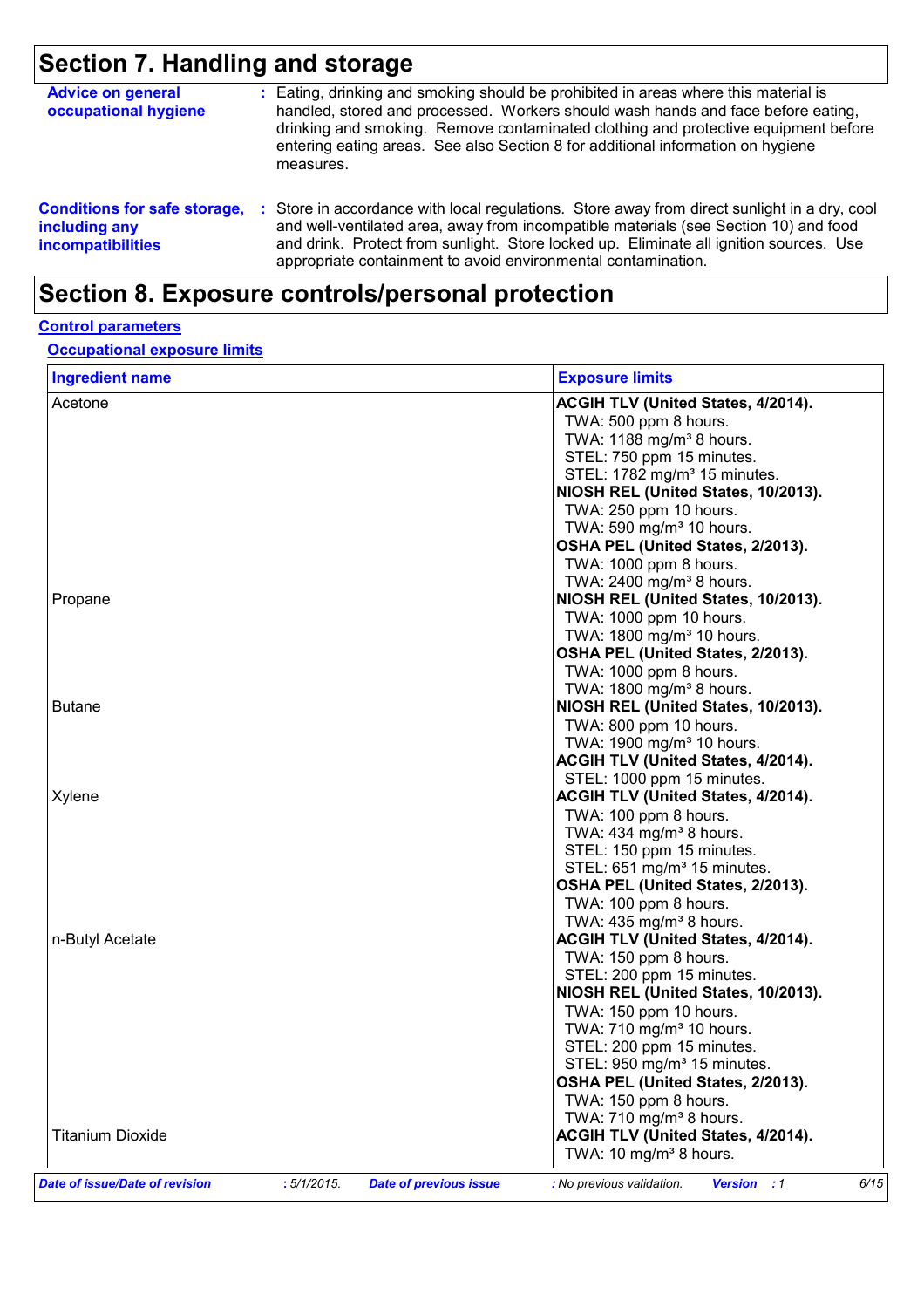# **Section 8. Exposure controls/personal protection**

|              | OSHA PEL (United States, 2/2013).                   |
|--------------|-----------------------------------------------------|
|              | TWA: 15 mg/m <sup>3</sup> 8 hours. Form: Total dust |
| Ethylbenzene | <b>ACGIH TLV (United States, 4/2014).</b>           |
|              | TWA: 20 ppm 8 hours.                                |
|              | NIOSH REL (United States, 10/2013).                 |
|              | TWA: 100 ppm 10 hours.                              |
|              | TWA: 435 mg/m <sup>3</sup> 10 hours.                |
|              | STEL: 125 ppm 15 minutes.                           |
|              | STEL: 545 mg/m <sup>3</sup> 15 minutes.             |
|              | OSHA PEL (United States, 2/2013).                   |
|              | TWA: 100 ppm 8 hours.                               |
|              | TWA: $435 \text{ mg/m}^3$ 8 hours.                  |
| Toluene      | OSHA PEL Z2 (United States, 2/2013).                |
|              | TWA: 200 ppm 8 hours.                               |
|              | CEIL: 300 ppm                                       |
|              | AMP: 500 ppm 10 minutes.                            |
|              | NIOSH REL (United States, 10/2013).                 |
|              | TWA: 100 ppm 10 hours.                              |
|              | TWA: 375 mg/m <sup>3</sup> 10 hours.                |
|              | STEL: 150 ppm 15 minutes.                           |
|              | STEL: 560 mg/m <sup>3</sup> 15 minutes.             |
|              | ACGIH TLV (United States, 4/2014).                  |
|              | TWA: 20 ppm 8 hours.                                |
|              |                                                     |

| <b>Appropriate engineering</b><br><b>controls</b> |    | : Use only with adequate ventilation. Use process enclosures, local exhaust ventilation or<br>other engineering controls to keep worker exposure to airborne contaminants below any<br>recommended or statutory limits. The engineering controls also need to keep gas,<br>vapor or dust concentrations below any lower explosive limits. Use explosion-proof<br>ventilation equipment.                                                                                                                                                                                                                                |
|---------------------------------------------------|----|------------------------------------------------------------------------------------------------------------------------------------------------------------------------------------------------------------------------------------------------------------------------------------------------------------------------------------------------------------------------------------------------------------------------------------------------------------------------------------------------------------------------------------------------------------------------------------------------------------------------|
| <b>Environmental exposure</b><br><b>controls</b>  | t. | Emissions from ventilation or work process equipment should be checked to ensure<br>they comply with the requirements of environmental protection legislation. In some<br>cases, fume scrubbers, filters or engineering modifications to the process equipment<br>will be necessary to reduce emissions to acceptable levels.                                                                                                                                                                                                                                                                                          |
| <b>Individual protection measures</b>             |    |                                                                                                                                                                                                                                                                                                                                                                                                                                                                                                                                                                                                                        |
| <b>Hygiene measures</b>                           |    | : Wash hands, forearms and face thoroughly after handling chemical products, before<br>eating, smoking and using the lavatory and at the end of the working period.<br>Appropriate techniques should be used to remove potentially contaminated clothing.<br>Wash contaminated clothing before reusing. Ensure that eyewash stations and safety<br>showers are close to the workstation location.                                                                                                                                                                                                                      |
| <b>Eye/face protection</b>                        |    | Safety eyewear complying with an approved standard should be used when a risk<br>assessment indicates this is necessary to avoid exposure to liquid splashes, mists,<br>gases or dusts. If contact is possible, the following protection should be worn, unless<br>the assessment indicates a higher degree of protection: chemical splash goggles.                                                                                                                                                                                                                                                                    |
| <b>Skin protection</b>                            |    |                                                                                                                                                                                                                                                                                                                                                                                                                                                                                                                                                                                                                        |
| <b>Hand protection</b>                            |    | : Chemical-resistant, impervious gloves complying with an approved standard should be<br>worn at all times when handling chemical products if a risk assessment indicates this is<br>necessary. Considering the parameters specified by the glove manufacturer, check<br>during use that the gloves are still retaining their protective properties. It should be<br>noted that the time to breakthrough for any glove material may be different for different<br>glove manufacturers. In the case of mixtures, consisting of several substances, the<br>protection time of the gloves cannot be accurately estimated. |
| <b>Body protection</b>                            |    | Personal protective equipment for the body should be selected based on the task being<br>performed and the risks involved and should be approved by a specialist before<br>handling this product. When there is a risk of ignition from static electricity, wear anti-<br>static protective clothing. For the greatest protection from static discharges, clothing<br>should include anti-static overalls, boots and gloves.                                                                                                                                                                                           |
| <b>Date of issue/Date of revision</b>             |    | 7/15<br>:5/1/2015.<br><b>Version</b> : 1<br><b>Date of previous issue</b><br>: No previous validation.                                                                                                                                                                                                                                                                                                                                                                                                                                                                                                                 |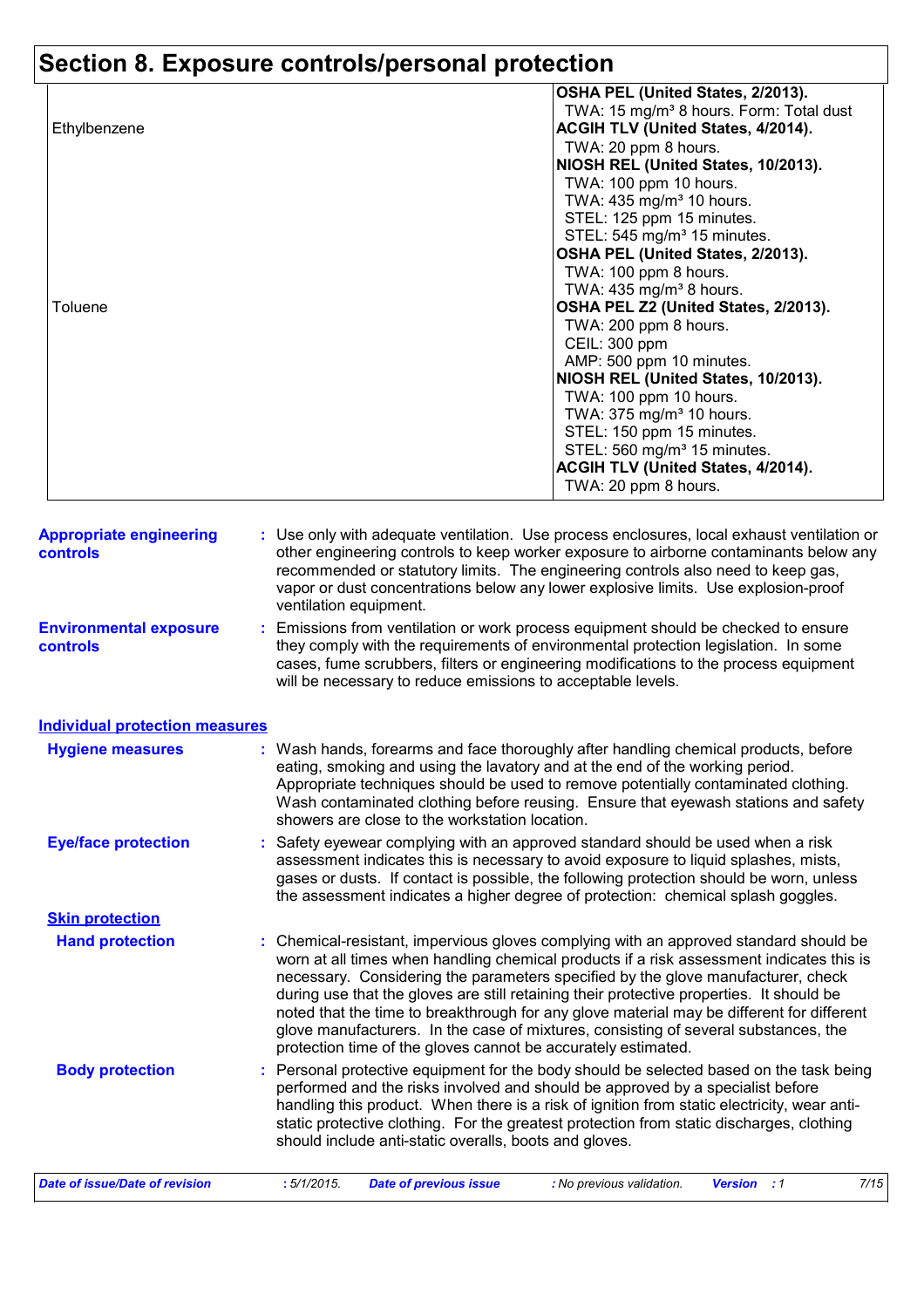# **Section 8. Exposure controls/personal protection**

| <b>Other skin protection</b>  | : Appropriate footwear and any additional skin protection measures should be selected<br>based on the task being performed and the risks involved and should be approved by a<br>specialist before handling this product.                                                                                                  |
|-------------------------------|----------------------------------------------------------------------------------------------------------------------------------------------------------------------------------------------------------------------------------------------------------------------------------------------------------------------------|
| <b>Respiratory protection</b> | : Use a properly fitted, air-purifying or air-fed respirator complying with an approved<br>standard if a risk assessment indicates this is necessary. Respirator selection must be<br>based on known or anticipated exposure levels, the hazards of the product and the safe<br>working limits of the selected respirator. |

# **Section 9. Physical and chemical properties**

| <b>Appearance</b>                                 |                                                                                                                                                 |
|---------------------------------------------------|-------------------------------------------------------------------------------------------------------------------------------------------------|
| <b>Physical state</b>                             | $:$ Liquid.                                                                                                                                     |
| <b>Color</b>                                      | : Not available.                                                                                                                                |
| Odor                                              | : Not available.                                                                                                                                |
| <b>Odor threshold</b>                             | : Not available.                                                                                                                                |
| pH                                                | : 7                                                                                                                                             |
| <b>Melting point</b>                              | : Not available.                                                                                                                                |
| <b>Boiling point</b>                              | : Not available.                                                                                                                                |
| <b>Flash point</b>                                | : Closed cup: -29°C (-20.2°F) [Pensky-Martens Closed Cup]                                                                                       |
| <b>Evaporation rate</b>                           | $: 5.6$ (butyl acetate = 1)                                                                                                                     |
| <b>Flammability (solid, gas)</b>                  | $:$ Not available.                                                                                                                              |
| Lower and upper explosive<br>(flammable) limits   | $:$ Lower: $0.9\%$<br>Upper: 12.8%                                                                                                              |
| <b>Vapor pressure</b>                             | : 13.5 kPa (101.325 mm Hg) [at 20°C]                                                                                                            |
| <b>Vapor density</b>                              | : $1.55$ [Air = 1]                                                                                                                              |
| <b>Relative density</b>                           | : 0.75                                                                                                                                          |
| <b>Solubility</b>                                 | $:$ Not available.                                                                                                                              |
| <b>Partition coefficient: n-</b><br>octanol/water | $:$ Not available.                                                                                                                              |
| <b>Auto-ignition temperature</b>                  | $:$ Not available.                                                                                                                              |
| <b>Decomposition temperature</b>                  | : Not available.                                                                                                                                |
| <b>Viscosity</b>                                  | : Kinematic (room temperature): $< 0.205$ cm <sup>2</sup> /s ( $< 20.5$ cSt)<br>Kinematic (40°C (104°F)): <0.205 cm <sup>2</sup> /s (<20.5 cSt) |
| <b>Aerosol product</b>                            |                                                                                                                                                 |
| <b>Type of aerosol</b>                            | : Spray                                                                                                                                         |
| <b>Heat of combustion</b>                         | 0.00002912 kJ/g                                                                                                                                 |

## **Section 10. Stability and reactivity**

| <b>Reactivity</b>                            | : No specific test data related to reactivity available for this product or its ingredients. |
|----------------------------------------------|----------------------------------------------------------------------------------------------|
| <b>Chemical stability</b>                    | : The product is stable.                                                                     |
| <b>Possibility of hazardous</b><br>reactions | : Under normal conditions of storage and use, hazardous reactions will not occur.            |
| <b>Conditions to avoid</b>                   | : Avoid all possible sources of ignition (spark or flame).                                   |
| <b>Incompatible materials</b>                | : No specific data.                                                                          |

| Date of issue/Date of revision | : 5/1/2015. | <b>Date of previous issue</b> | : No previous validation. | <b>Version</b> : 1 | 8/15 |
|--------------------------------|-------------|-------------------------------|---------------------------|--------------------|------|
|                                |             |                               |                           |                    |      |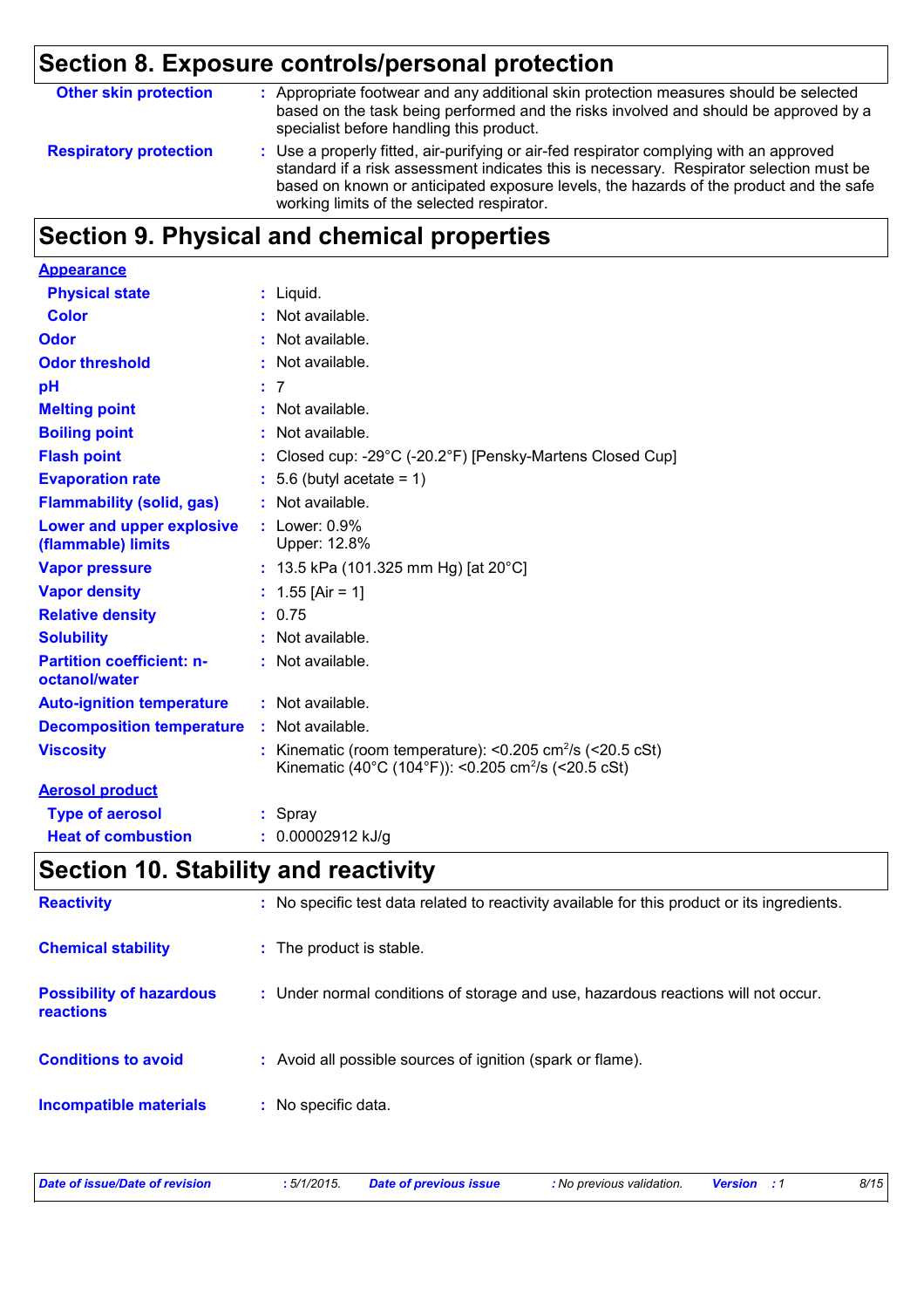### **Section 10. Stability and reactivity**

**Hazardous decomposition products**

Under normal conditions of storage and use, hazardous decomposition products should **:** not be produced.

### **Section 11. Toxicological information**

#### **Information on toxicological effects**

#### **Acute toxicity**

| <b>Product/ingredient name</b> | <b>Result</b>                | <b>Species</b> | <b>Dose</b>              | <b>Exposure</b> |
|--------------------------------|------------------------------|----------------|--------------------------|-----------------|
| Acetone                        | LD50 Oral                    | Rat            | 5800 mg/kg               |                 |
| <b>Butane</b>                  | <b>LC50 Inhalation Vapor</b> | Rat            | 658000 mg/m <sup>3</sup> | 4 hours         |
| Xylene                         | <b>LC50 Inhalation Gas.</b>  | Rat            | 5000 ppm                 | 4 hours         |
|                                | LD50 Oral                    | Rat            | 4300 mg/kg               |                 |
| n-Butyl Acetate                | <b>LC50 Inhalation Gas.</b>  | Rat            | 390 ppm                  | 4 hours         |
|                                | LD50 Dermal                  | Rabbit         | >17600 mg/kg             |                 |
|                                | LD50 Oral                    | Rat            | 10768 mg/kg              |                 |
| Ethylbenzene                   | LD50 Dermal                  | Rabbit         | >5000 mg/kg              |                 |
|                                | LD50 Oral                    | Rat            | 3500 mg/kg               |                 |
| Toluene                        | <b>LC50 Inhalation Vapor</b> | Rat            | 49 g/ $m3$               | 4 hours         |
|                                | LD50 Oral                    | Rat            | 636 mg/kg                |                 |

#### **Irritation/Corrosion**

| <b>Product/ingredient name</b> | <b>Result</b>                                  | <b>Species</b> | <b>Score</b>   | <b>Exposure</b>               | <b>Observation</b> |
|--------------------------------|------------------------------------------------|----------------|----------------|-------------------------------|--------------------|
| Acetone                        | Eyes - Mild irritant                           | Human          |                | 186300 parts<br>per million   |                    |
|                                | Eyes - Mild irritant                           | Rabbit         |                | 10 microliters                |                    |
|                                | Eyes - Moderate irritant                       | Rabbit         | $\overline{a}$ | 24 hours 20                   |                    |
|                                |                                                |                |                | milligrams                    |                    |
|                                |                                                | Rabbit         |                |                               |                    |
|                                | Eyes - Severe irritant<br>Skin - Mild irritant | Rabbit         |                | 20 milligrams<br>24 hours 500 |                    |
|                                |                                                |                |                |                               |                    |
|                                |                                                |                |                | milligrams                    |                    |
|                                | Skin - Mild irritant                           | Rabbit         |                | 395                           | $\blacksquare$     |
|                                |                                                |                |                | milligrams                    |                    |
| Xylene                         | Eyes - Mild irritant                           | Rabbit         |                | 87 milligrams                 |                    |
|                                | Eyes - Severe irritant                         | Rabbit         |                | 24 hours 5                    |                    |
|                                |                                                |                |                | milligrams                    |                    |
|                                | Skin - Mild irritant                           | Rat            |                | 8 hours 60                    | $\overline{a}$     |
|                                |                                                |                |                | microliters                   |                    |
|                                | Skin - Moderate irritant                       | Rabbit         |                | 24 hours 500                  |                    |
|                                |                                                |                |                | milligrams                    |                    |
|                                | Skin - Moderate irritant                       | Rabbit         |                | 100 Percent                   |                    |
| n-Butyl Acetate                | Eyes - Moderate irritant                       | Rabbit         |                | 100                           |                    |
|                                |                                                |                |                | milligrams                    |                    |
|                                | Skin - Moderate irritant                       | Rabbit         |                | 24 hours 500                  |                    |
|                                |                                                |                |                | milligrams                    |                    |
| <b>Titanium Dioxide</b>        | Skin - Mild irritant                           | Human          |                | 72 hours 300                  |                    |
|                                |                                                |                |                | Micrograms                    |                    |
|                                |                                                |                |                | Intermittent                  |                    |
| Ethylbenzene                   | Eyes - Severe irritant                         | Rabbit         |                | 500                           |                    |
|                                |                                                |                |                | milligrams                    |                    |
|                                | Skin - Mild irritant                           | Rabbit         |                | 24 hours 15                   |                    |
|                                |                                                |                |                | milligrams                    |                    |
| Toluene                        | Eyes - Mild irritant                           | Rabbit         |                | 0.5 minutes                   | $\blacksquare$     |
|                                |                                                |                |                | 100                           |                    |
|                                |                                                |                |                | milligrams                    |                    |
|                                | Eyes - Mild irritant                           | Rabbit         |                | 870                           |                    |
|                                |                                                |                |                |                               |                    |
|                                |                                                |                |                | Micrograms<br>24 hours 2      |                    |
|                                | Eyes - Severe irritant                         | Rabbit         |                |                               |                    |
|                                |                                                |                |                | milligrams                    |                    |
|                                | Skin - Mild irritant                           | Pig            |                | 24 hours 250                  | $\blacksquare$     |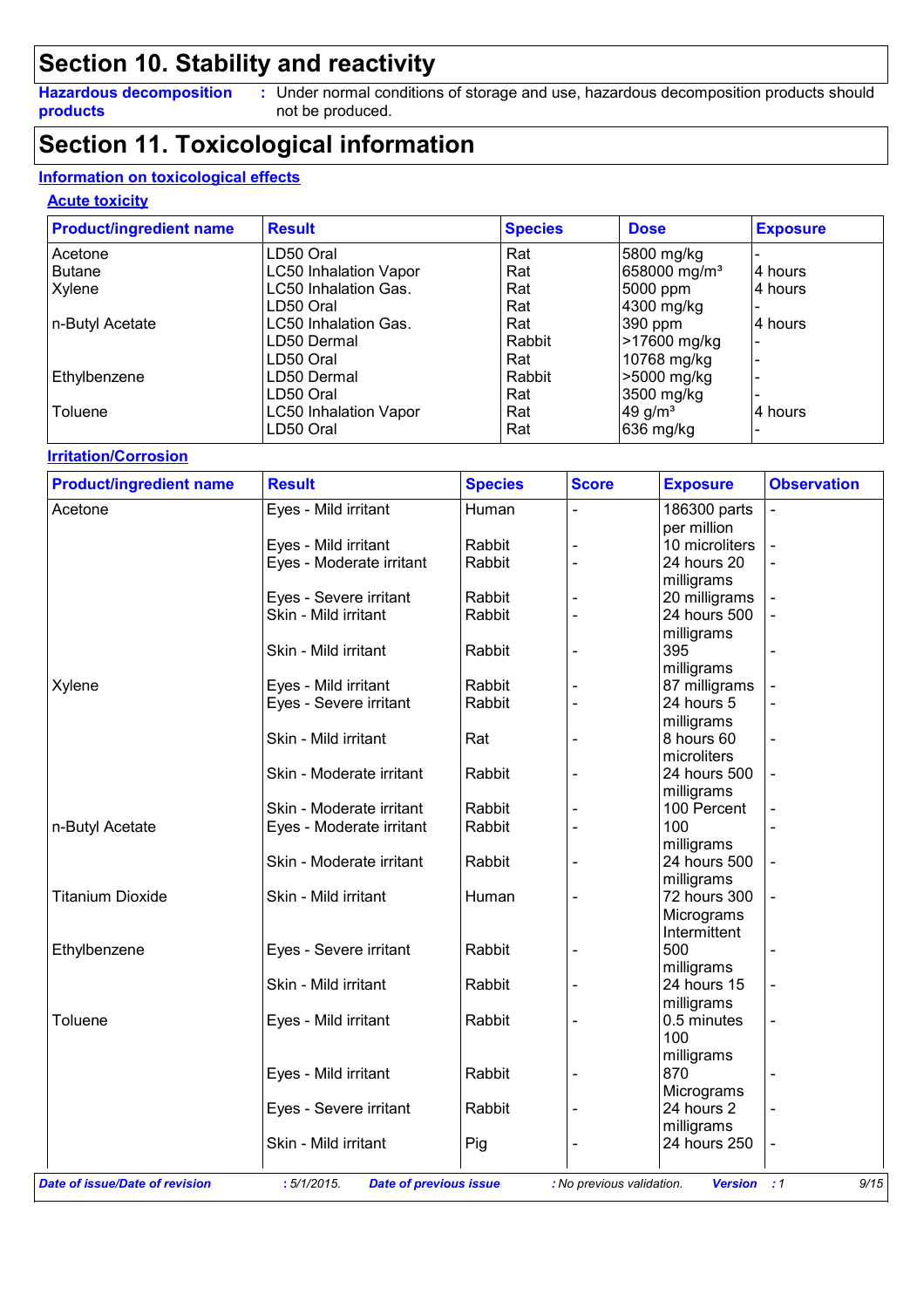| <b>Section 11. Toxicological information</b> |                            |        |  |                                   |  |
|----------------------------------------------|----------------------------|--------|--|-----------------------------------|--|
|                                              | l Skin - Mild irritant     | Rabbit |  | microliters<br>1435<br>milligrams |  |
|                                              | l Skin - Moderate irritant | Rabbit |  | 24 hours 20<br>milligrams         |  |
|                                              | l Skin - Moderate irritant | Rabbit |  | 500<br>milligrams                 |  |

#### **Sensitization**

Not available.

#### **Mutagenicity**

Not available.

#### **Carcinogenicity**

Not available.

#### **Classification**

| <b>Product/ingredient name</b> | <b>OSHA</b>              | <b>IARC</b> | <b>NTP</b> |
|--------------------------------|--------------------------|-------------|------------|
| Xylene                         |                          | ີ           |            |
| Titanium Dioxide               | $\overline{\phantom{0}}$ | 2B          |            |
| Ethylbenzene                   |                          | 2B          |            |
| Toluene                        |                          | J.          |            |

#### **Reproductive toxicity**

Not available.

#### **Teratogenicity**

Not available.

#### **Specific target organ toxicity (single exposure)**

| <b>Name</b>                       | <b>Category</b> | <b>Route of</b><br>exposure | <b>Target organs</b>                                    |
|-----------------------------------|-----------------|-----------------------------|---------------------------------------------------------|
| Acetone                           | Category 3      | Not applicable.             | Respiratory tract<br>irritation and<br>Narcotic effects |
| Propane                           | Category 3      | Not applicable.             | Respiratory tract<br>irritation and<br>Narcotic effects |
| <b>Butane</b>                     | Category 3      | Not applicable.             | Respiratory tract<br>irritation and<br>Narcotic effects |
| Lt. Aliphatic Hydrocarbon Solvent | Category 3      | Not applicable.             | Respiratory tract<br>irritation and<br>Narcotic effects |
| Xylene                            | Category 3      | Not applicable.             | Respiratory tract<br>irritation and<br>Narcotic effects |
| Ethylbenzene                      | Category 3      | Not applicable.             | Respiratory tract<br>irritation and<br>Narcotic effects |
| Toluene                           | Category 3      | Not applicable.             | Respiratory tract<br>irritation and<br>Narcotic effects |

**Specific target organ toxicity (repeated exposure)**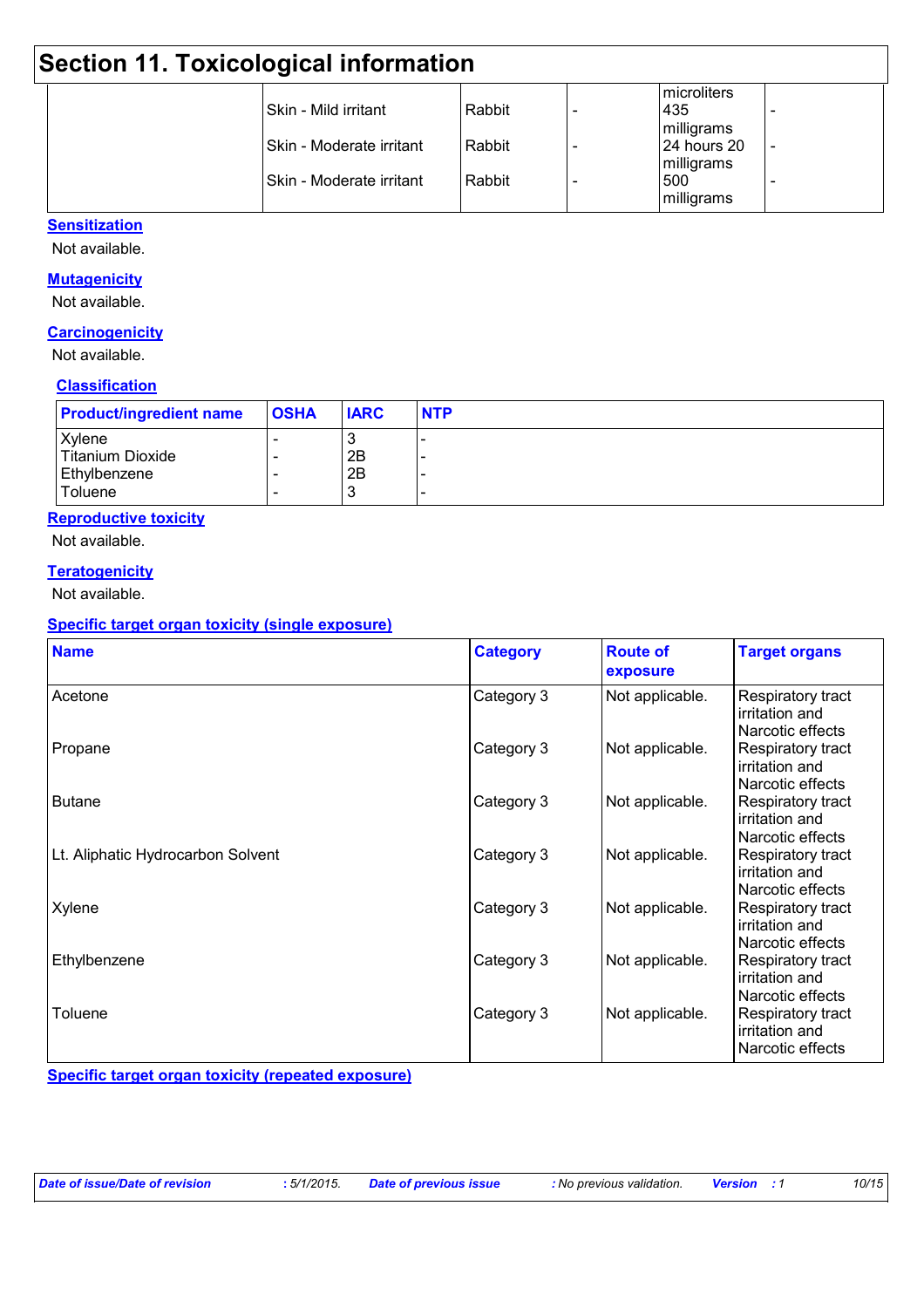# **Section 11. Toxicological information**

| <b>Name</b>                       | <b>Category</b> | <b>Route of</b><br>exposure | <b>Target organs</b> |
|-----------------------------------|-----------------|-----------------------------|----------------------|
| Acetone                           | Category 2      | Not determined              | l Not determined     |
| Propane                           | Category 2      | Not determined              | l Not determined     |
| <b>Butane</b>                     | Category 2      | Not determined              | Not determined       |
| Lt. Aliphatic Hydrocarbon Solvent | Category 2      | Not determined              | Not determined       |
| Xylene                            | Category 2      | I Not determined            | Not determined       |
| Ethylbenzene                      | Category 2      | INot determined             | Not determined       |
| Toluene                           | Category 2      | Not determined              | Not determined       |

#### **Aspiration hazard**

| <b>Name</b>                       | <b>Result</b>                         |
|-----------------------------------|---------------------------------------|
| Propane                           | <b>ASPIRATION HAZARD - Category 1</b> |
| <b>Butane</b>                     | <b>ASPIRATION HAZARD - Category 1</b> |
| Lt. Aliphatic Hydrocarbon Solvent | <b>ASPIRATION HAZARD - Category 1</b> |
| Xylene                            | <b>ASPIRATION HAZARD - Category 1</b> |
| Ethylbenzene                      | <b>ASPIRATION HAZARD - Category 1</b> |
| Toluene                           | <b>ASPIRATION HAZARD - Category 1</b> |

| <b>Information on the likely</b><br>routes of exposure | : Not available.                                                                                                                                                                                                                                                         |
|--------------------------------------------------------|--------------------------------------------------------------------------------------------------------------------------------------------------------------------------------------------------------------------------------------------------------------------------|
| <b>Potential acute health effects</b>                  |                                                                                                                                                                                                                                                                          |
| <b>Eye contact</b>                                     | : Causes serious eye irritation.                                                                                                                                                                                                                                         |
| <b>Inhalation</b>                                      | : Harmful if inhaled. Can cause central nervous system (CNS) depression. May cause<br>drowsiness and dizziness. May cause respiratory irritation. Exposure to decomposition<br>products may cause a health hazard. Serious effects may be delayed following<br>exposure. |
| <b>Skin contact</b>                                    | : Causes skin irritation.                                                                                                                                                                                                                                                |
| <b>Ingestion</b>                                       | : Can cause central nervous system (CNS) depression. May be fatal if swallowed and<br>enters airways. Irritating to mouth, throat and stomach.                                                                                                                           |
|                                                        | <b>Symptoms related to the physical, chemical and toxicological characteristics</b>                                                                                                                                                                                      |
| <b>Eye contact</b>                                     | : Adverse symptoms may include the following:<br>pain or irritation<br>watering<br>redness                                                                                                                                                                               |
| <b>Inhalation</b>                                      | : Adverse symptoms may include the following:<br>respiratory tract irritation<br>coughing<br>nausea or vomiting<br>headache<br>drowsiness/fatigue<br>dizziness/vertigo<br>unconsciousness<br>reduced fetal weight<br>increase in fetal deaths<br>skeletal malformations  |
| <b>Skin contact</b>                                    | : Adverse symptoms may include the following:<br>irritation<br>redness<br>reduced fetal weight<br>increase in fetal deaths<br>skeletal malformations                                                                                                                     |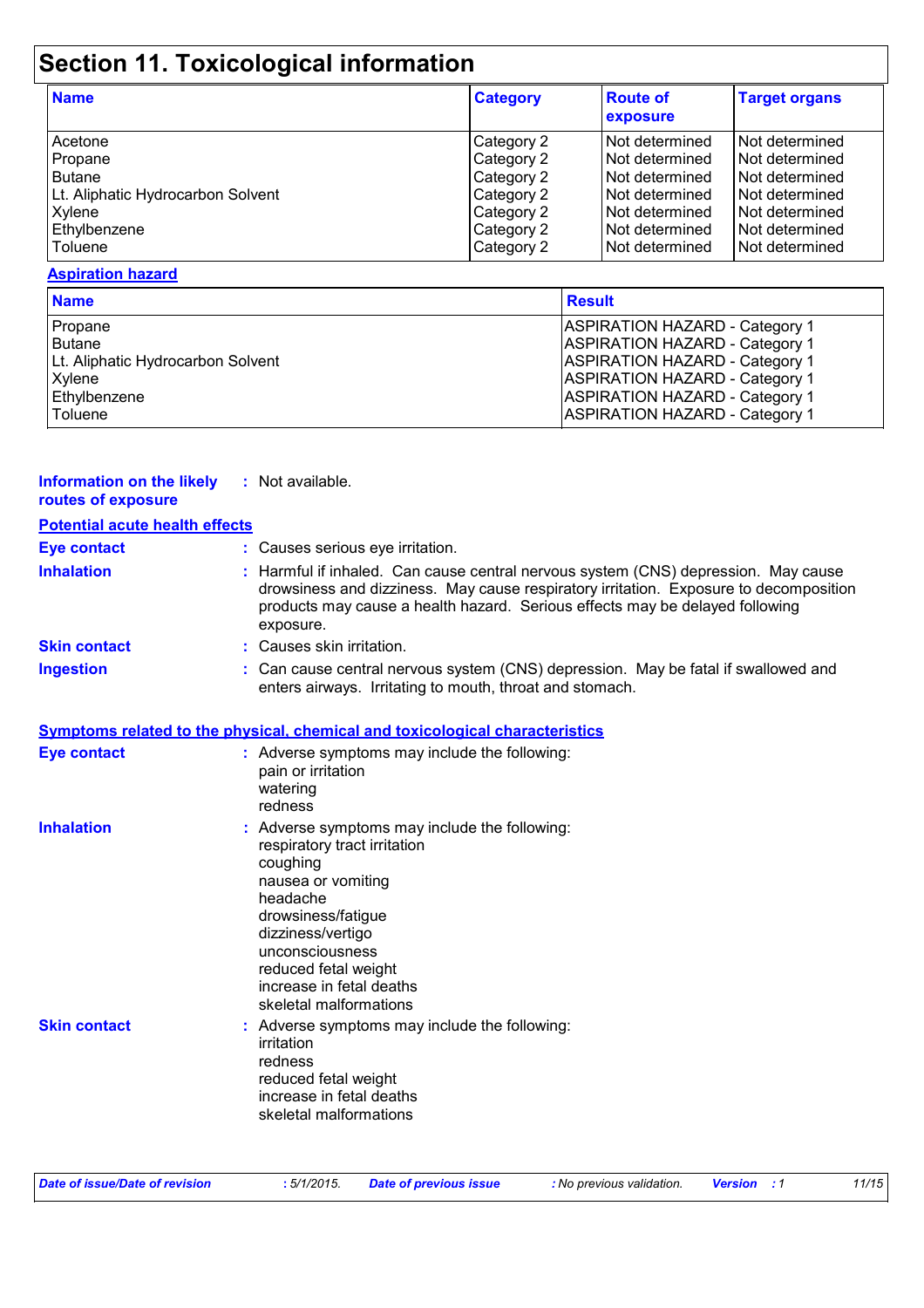| Ingestion |  |
|-----------|--|
|           |  |

**Ingestion highlenging include that is a strong include the following:** nausea or vomiting reduced fetal weight increase in fetal deaths skeletal malformations

|                                                   | Delayed and immediate effects and also chronic effects from short and long term exposure    |
|---------------------------------------------------|---------------------------------------------------------------------------------------------|
| <b>Short term exposure</b>                        |                                                                                             |
| <b>Potential immediate</b><br><b>effects</b>      | : Not available.                                                                            |
| <b>Potential delayed effects : Not available.</b> |                                                                                             |
| <b>Long term exposure</b>                         |                                                                                             |
| <b>Potential immediate</b><br><b>effects</b>      | $:$ Not available.                                                                          |
| <b>Potential delayed effects : Not available.</b> |                                                                                             |
| <b>Potential chronic health effects</b>           |                                                                                             |
| Not available.                                    |                                                                                             |
| <b>General</b>                                    | : May cause damage to organs through prolonged or repeated exposure.                        |
| <b>Carcinogenicity</b>                            | : Suspected of causing cancer. Risk of cancer depends on duration and level of<br>exposure. |
| <b>Mutagenicity</b>                               | : No known significant effects or critical hazards.                                         |
| <b>Teratogenicity</b>                             | : Suspected of damaging the unborn child.                                                   |
| <b>Developmental effects</b>                      | : No known significant effects or critical hazards.                                         |
| <b>Fertility effects</b>                          | : No known significant effects or critical hazards.                                         |

#### **Numerical measures of toxicity**

| <b>Acute toxicity estimates</b> |                           |  |  |
|---------------------------------|---------------------------|--|--|
| <b>Route</b>                    | <b>ATE</b> value          |  |  |
| Oral<br>Inhalation (gases)      | 26785 mg/kg<br>3172.9 ppm |  |  |

# **Section 12. Ecological information**

|                                     |                                                                          | <b>Exposure</b>                                           |
|-------------------------------------|--------------------------------------------------------------------------|-----------------------------------------------------------|
| Acute EC50 20.565 mg/l Marine water | Algae - Ulva pertusa                                                     | 96 hours                                                  |
| Acute LC50 6000000 µg/l Fresh water | Crustaceans - Gammarus pulex                                             | 48 hours                                                  |
| Acute LC50 10000 µg/l Fresh water   | Daphnia - Daphnia magna                                                  | 48 hours                                                  |
| Acute LC50 5600 ppm Fresh water     | Fish - Poecilia reticulata                                               | 96 hours                                                  |
|                                     |                                                                          | 96 hours                                                  |
| Chronic NOEC 0.016 ml/L Fresh water |                                                                          | 21 days                                                   |
| Chronic NOEC 0.1 ml/L Fresh water   | Daphnia - Daphnia magna -<br>Neonate                                     | 21 days                                                   |
| Chronic NOEC 5 µg/l Marine water    | Fish - Gasterosteus aculeatus -<br>Larvae                                | 42 days                                                   |
| Acute LC50 >100000 ppm Fresh water  | Fish - Oncorhynchus mykiss                                               | 96 hours                                                  |
| Acute LC50 8500 µg/l Marine water   | Crustaceans - Palaemonetes                                               | 48 hours                                                  |
|                                     | Fish - Pimephales promelas                                               | 96 hours                                                  |
| Acute LC50 32000 µg/l Marine water  | Crustaceans - Artemia salina -<br>Nauplii                                | 48 hours                                                  |
|                                     | Chronic NOEC 4.95 mg/l Marine water<br>Acute LC50 13400 µg/l Fresh water | Algae - Ulva pertusa<br>Crustaceans - Daphniidae<br>pugio |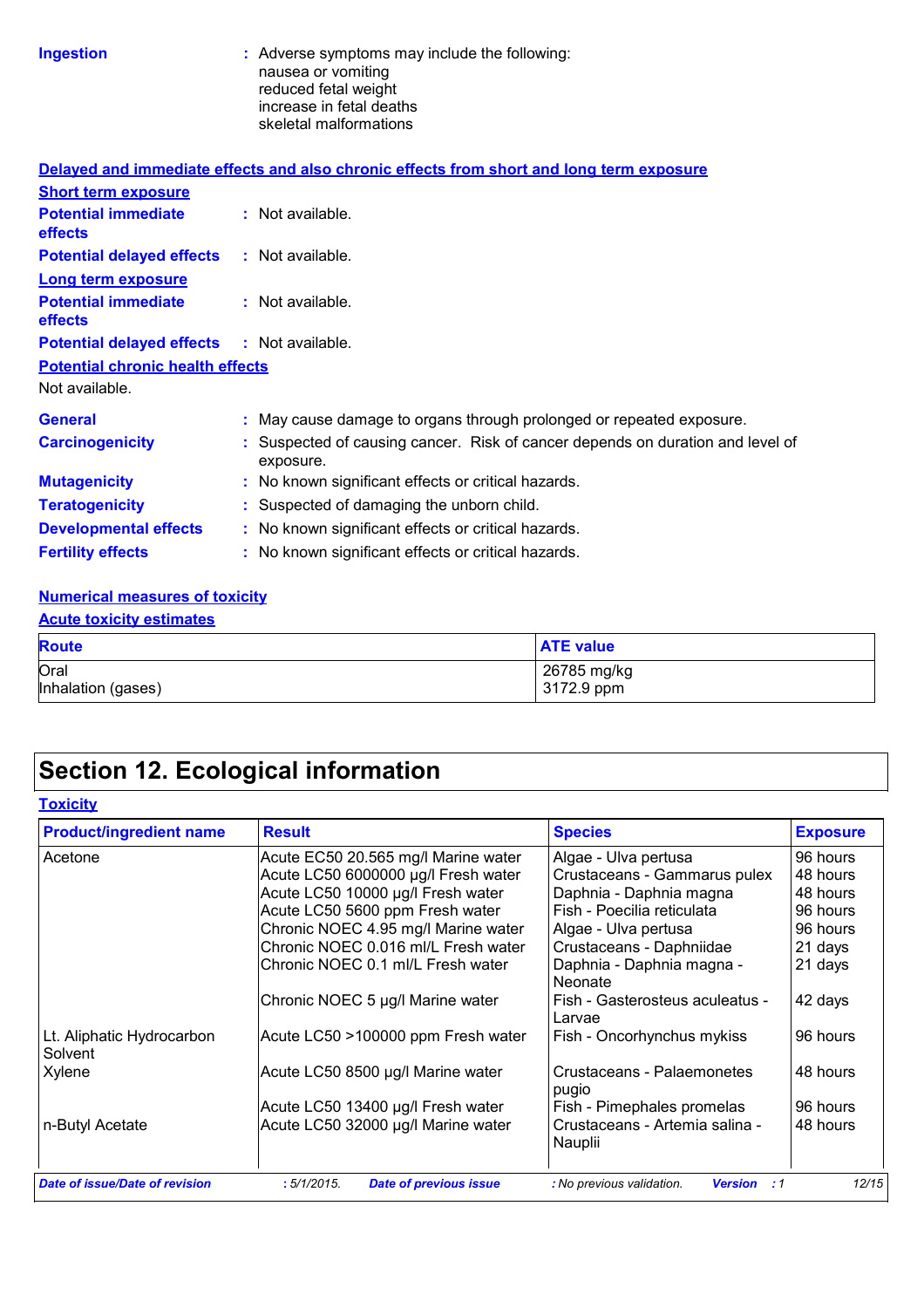## **Section 12. Ecological information**

|                         | Acute LC50 18000 µg/l Fresh water     | Fish - Pimephales promelas        | 96 hours |
|-------------------------|---------------------------------------|-----------------------------------|----------|
| <b>Titanium Dioxide</b> | Acute LC50 >1000000 µg/l Marine water | Fish - Fundulus heteroclitus      | 96 hours |
| Ethylbenzene            | Acute EC50 4600 µg/l Fresh water      | Algae - Pseudokirchneriella       | 72 hours |
|                         |                                       | subcapitata                       |          |
|                         | Acute EC50 3600 µg/l Fresh water      | Algae - Pseudokirchneriella       | 96 hours |
|                         |                                       | subcapitata                       |          |
|                         | Acute EC50 6530 µg/l Fresh water      | Crustaceans - Artemia sp. -       | 48 hours |
|                         |                                       | Nauplii                           |          |
|                         | Acute EC50 2930 µg/l Fresh water      | Daphnia - Daphnia magna -         | 48 hours |
|                         |                                       | Neonate                           |          |
|                         | Acute LC50 4200 µg/l Fresh water      | Fish - Oncorhynchus mykiss        | 96 hours |
| Toluene                 | Acute EC50 12500 µg/l Fresh water     | Algae - Pseudokirchneriella       | 72 hours |
|                         |                                       | subcapitata                       |          |
|                         | Acute EC50 11600 µg/l Fresh water     | Crustaceans - Gammarus            | 48 hours |
|                         |                                       | pseudolimnaeus - Adult            |          |
|                         | Acute EC50 6000 µg/l Fresh water      | Daphnia - Daphnia magna -         | 48 hours |
|                         |                                       | Juvenile (Fledgling, Hatchling,   |          |
|                         |                                       | Weanling)                         |          |
|                         | Acute LC50 5500 µg/l Fresh water      | Fish - Oncorhynchus kisutch - Fry | 96 hours |
|                         | Chronic NOEC 1000 µg/l Fresh water    | Daphnia - Daphnia magna           | 21 days  |
|                         |                                       |                                   |          |

#### **Persistence and degradability**

| <b>Product/ingredient name</b> | <b>Aquatic half-life</b> | <b>Photolysis</b> | <b>Biodegradability</b> |
|--------------------------------|--------------------------|-------------------|-------------------------|
| Acetone                        |                          |                   | Readily                 |
| Xylene                         |                          |                   | Readily                 |
| n-Butyl Acetate                |                          |                   | Readily                 |
| Ethylbenzene                   |                          |                   | Readily                 |
| Toluene                        |                          |                   | Readily                 |

#### **Bioaccumulative potential**

| <b>Product/ingredient name</b>       | $LogP_{ow}$ | <b>BCF</b>  | <b>Potential</b> |
|--------------------------------------|-------------|-------------|------------------|
| Lt. Aliphatic Hydrocarbon<br>Solvent |             | 10 to 2500  | high             |
| Xylene                               |             | 8.1 to 25.9 | low              |
| Titanium Dioxide<br>l Toluene        |             | 352<br>90   | low<br>low       |

#### **Mobility in soil**

**Soil/water partition coefficient (KOC) :** Not available.

**Other adverse effects** : No known significant effects or critical hazards.

### **Section 13. Disposal considerations**

The generation of waste should be avoided or minimized wherever possible. Disposal of this product, solutions and any by-products should at all times comply with the requirements of environmental protection and waste disposal legislation and any regional local authority requirements. Dispose of surplus and non-recyclable products via a licensed waste disposal contractor. Waste should not be disposed of untreated to the sewer unless fully compliant with the requirements of all authorities with jurisdiction. Waste packaging should be recycled. Incineration or landfill should only be considered when recycling is not feasible. This material and its container must be disposed of in a safe way. Empty containers or liners may retain some product residues. Do not puncture or incinerate container. **Disposal methods :**

| Date of issue/Date of revision<br><u>:</u> 5/1/2015. | <b>Date of previous issue</b> | No previous validation. <b>Version</b> : 1 |  | 13/15 |
|------------------------------------------------------|-------------------------------|--------------------------------------------|--|-------|
|------------------------------------------------------|-------------------------------|--------------------------------------------|--|-------|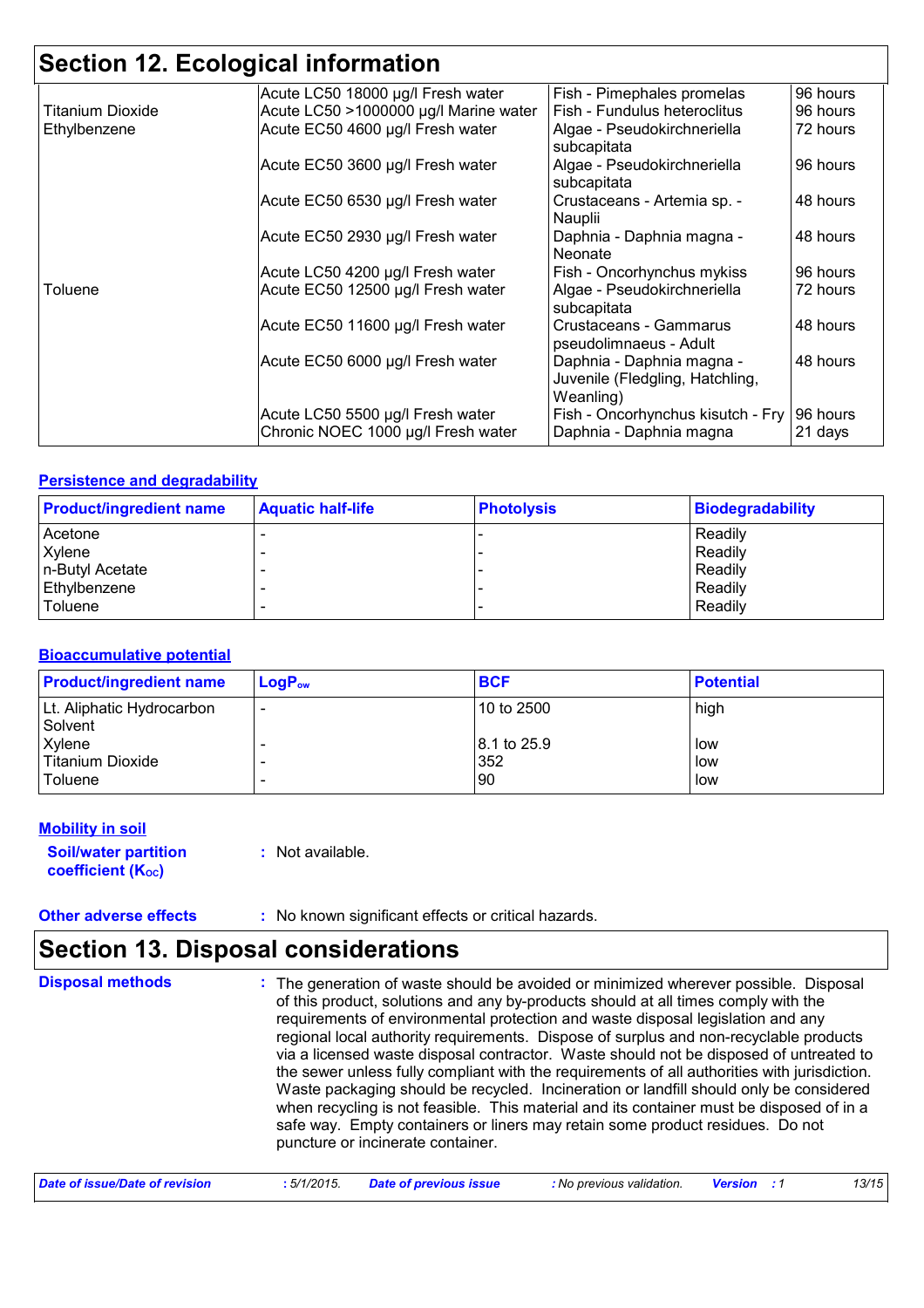### **Section 14. Transport information**

|                                         | <b>DOT</b><br><b>Classification</b>                               | <b>TDG</b><br><b>Classification</b>                               | <b>Mexico</b><br><b>Classification</b>           | <b>IATA</b>                                                | <b>IMDG</b>                                                                      |
|-----------------------------------------|-------------------------------------------------------------------|-------------------------------------------------------------------|--------------------------------------------------|------------------------------------------------------------|----------------------------------------------------------------------------------|
| <b>UN number</b>                        | <b>UN1950</b>                                                     | <b>UN1950</b>                                                     | <b>UN1950</b>                                    | <b>UN1950</b>                                              | <b>UN1950</b>                                                                    |
| <b>UN proper</b><br>shipping name       | <b>AEROSOLS</b>                                                   | <b>AEROSOLS</b>                                                   | <b>AEROSOLS</b>                                  | AEROSOLS,<br>flammable                                     | <b>AEROSOLS</b>                                                                  |
| <b>Transport</b><br>hazard class(es)    | 2.1<br><b>AMMABLE GA</b>                                          | 2.1<br><u>ئىللا</u>                                               | 2.1                                              | 2.1                                                        | 2.1                                                                              |
| <b>Packing group</b>                    |                                                                   | $\overline{\phantom{0}}$                                          |                                                  |                                                            |                                                                                  |
| <b>Environmental</b><br><b>hazards</b>  | No.                                                               | No.                                                               | No.                                              | No.                                                        | No.                                                                              |
| <b>Additional</b><br><b>information</b> | <b>Special</b><br>provisions<br><b>LIMITED</b><br><b>QUANTITY</b> | <b>Special</b><br><b>provisions</b><br>LIMITED<br><b>QUANTITY</b> | <b>Special</b><br><b>provisions</b><br>(ERG#126) | <b>Special</b><br><u>provisions</u><br>LIMITED<br>QUANTITY | <b>Emergency</b><br>schedules (EmS)<br><b>LIMITED</b><br>QUANTITY, F-D,<br>$S-U$ |

**Special precautions for user** : Multi-modal shipping descriptions are provided for informational purposes and do not consider container sizes. The presence of a shipping description for a particular mode of transport (sea, air, etc.), does not indicate that the product is packaged suitably for that mode of transport. All packaging must be reviewed for suitability prior to shipment, and compliance with the applicable regulations is the sole responsibility of the person offering the product for transport. People loading and unloading dangerous goods must be trained on all of the risks deriving from the substances and on all actions in case of emergency situations.

**Transport in bulk according :** Not available. **to Annex II of MARPOL 73/78 and the IBC Code**

### **Section 15. Regulatory information**

#### **U.S. Federal regulations : State regulations**

#### **California Prop. 65**

WARNING: This product contains chemicals known to the State of California to cause cancer and birth defects or other reproductive harm.

### **Section 16. Other information**

#### **Hazardous Material Information System (U.S.A.)**



|  | Date of issue/Date of revision |  |
|--|--------------------------------|--|
|  |                                |  |